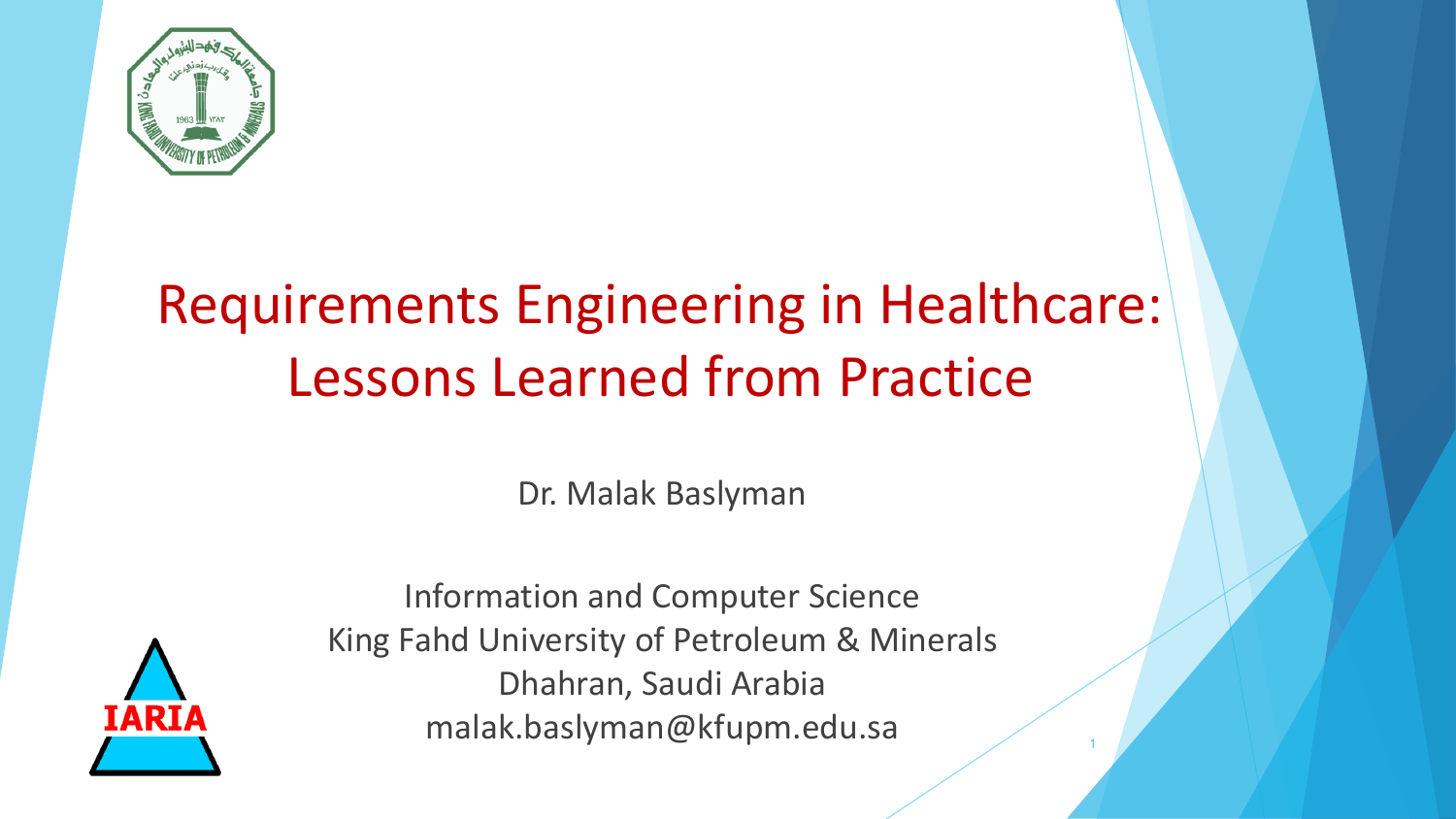### About me

- **Work experience:** 
	- Software Engineer, The Ottawa Hospital, Canada (2013 2015)
	- Requirements Analyst , Montfort Hospital, Canada (2016)
	- IT and Healthcare Transformation Consultant (2017 present)
	- Assistant Professor, ICS, KFUPM (2019 present)
- **Research work:** Requirements Engineering, Goal/Process alignment, User Experience Engineering, Emotional-lead modeling and analysis, and Healthcare Informatics.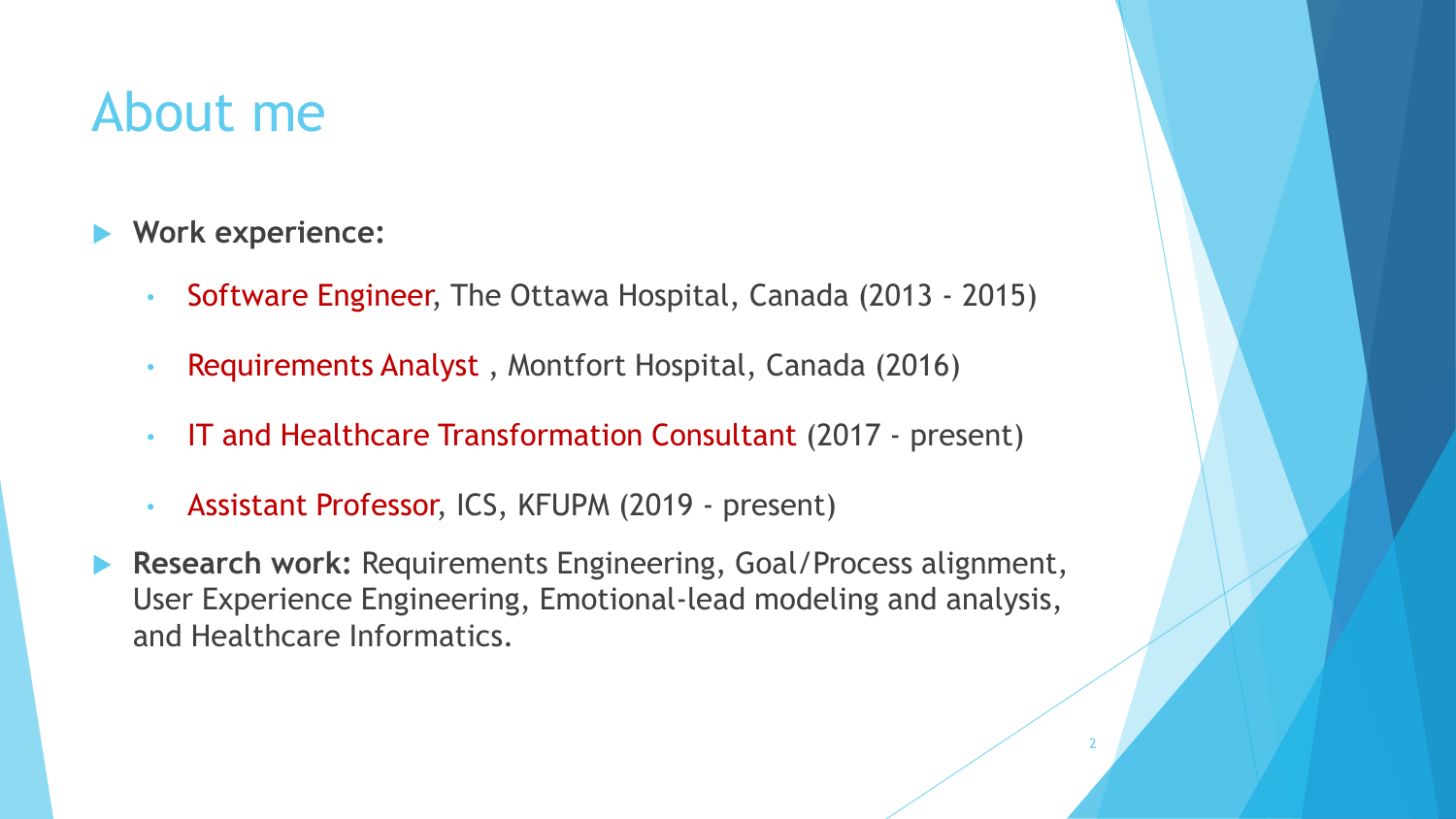### **Introduction**

- Healthcare systems are facing grand challenges in improving current processes and meeting the high demand on resources while maximizing the quality of delivered services.
- Although technology is a key enabler of improvement, it still fails, in healthcare, due to several reasons, such as poor acceptance by users/physicians, disturbance to existing practices, and lack of comprehensive analysis prior to the implementation of solutions.
- $\blacktriangleright$  Hence, this study attempted to investigate the effectiveness of some Requirement Engineering (RE) methods, such as goal-oriented and process modeling, in capturing the context of a process under improvement, collecting requirements, and analyzing multiple views and conflicting opinions to support decision-making in healthcare.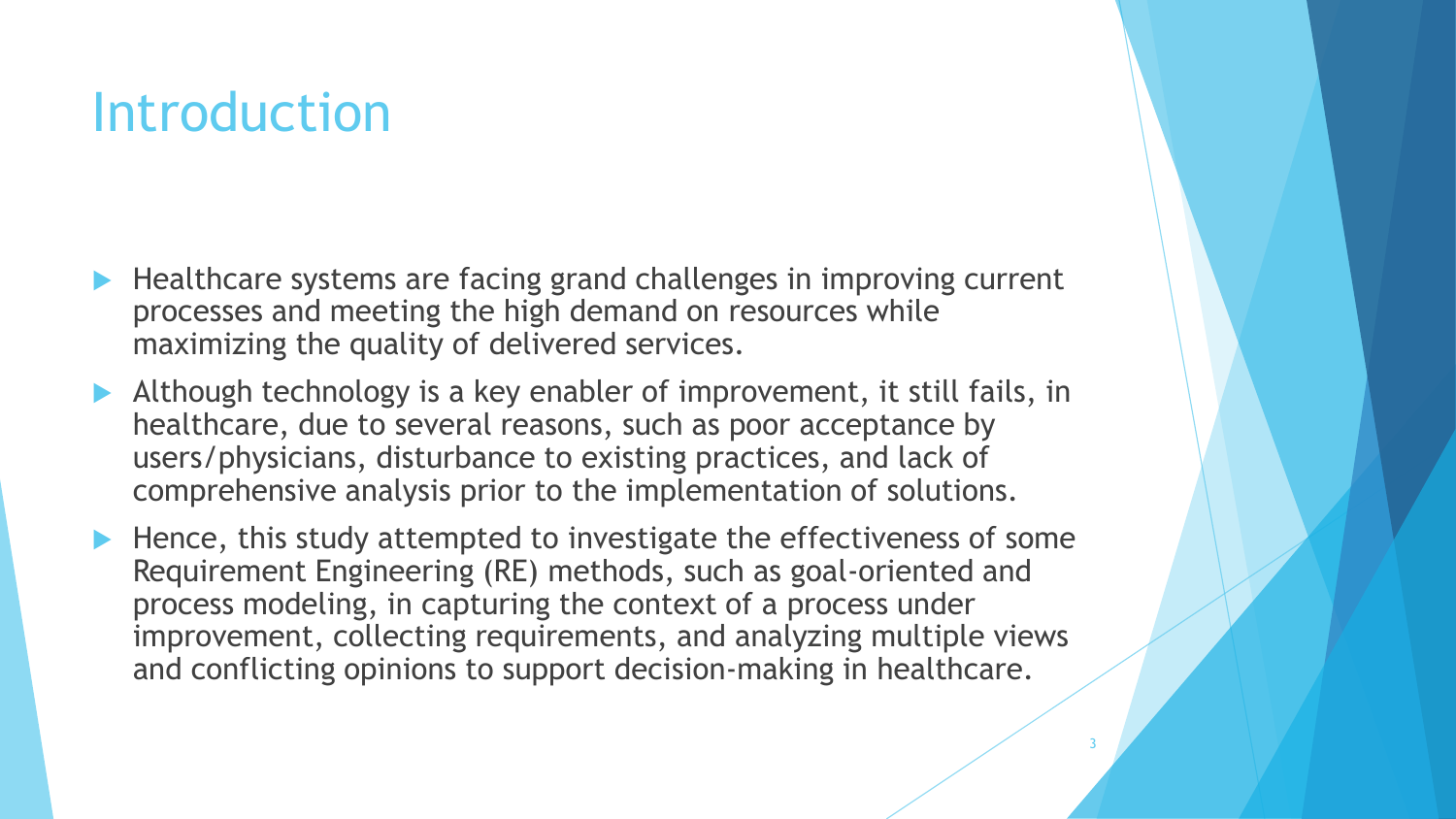### Research contribution

- Report on lessons learned while practicing Requirements Engineering (RE), over five years, in five healthcare projects.
	- ▶ Started by exploring RE practices in real-world cases (in one project), then applying advanced RE-based methods to integrate technology effectively into current processes (in three projects).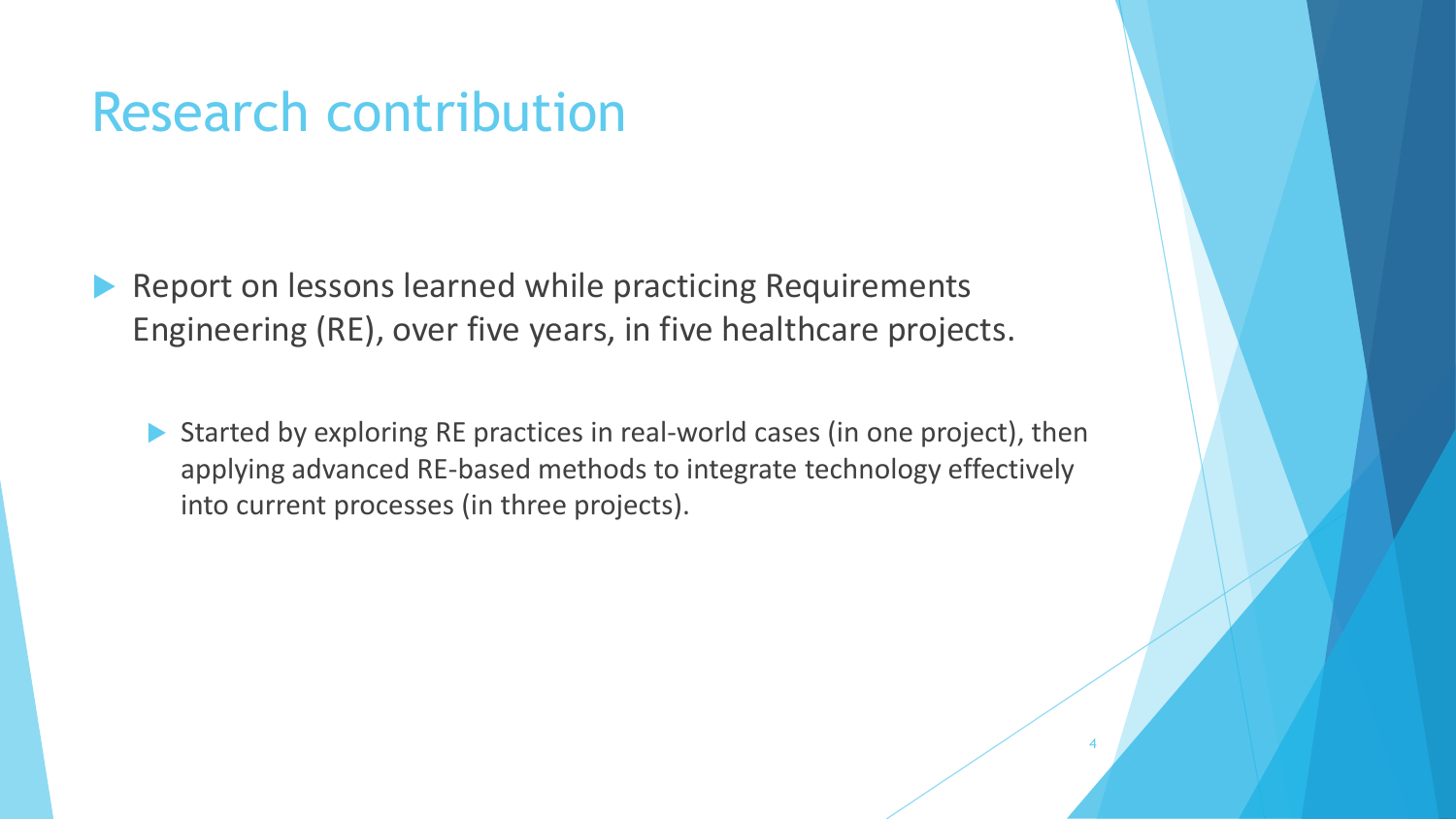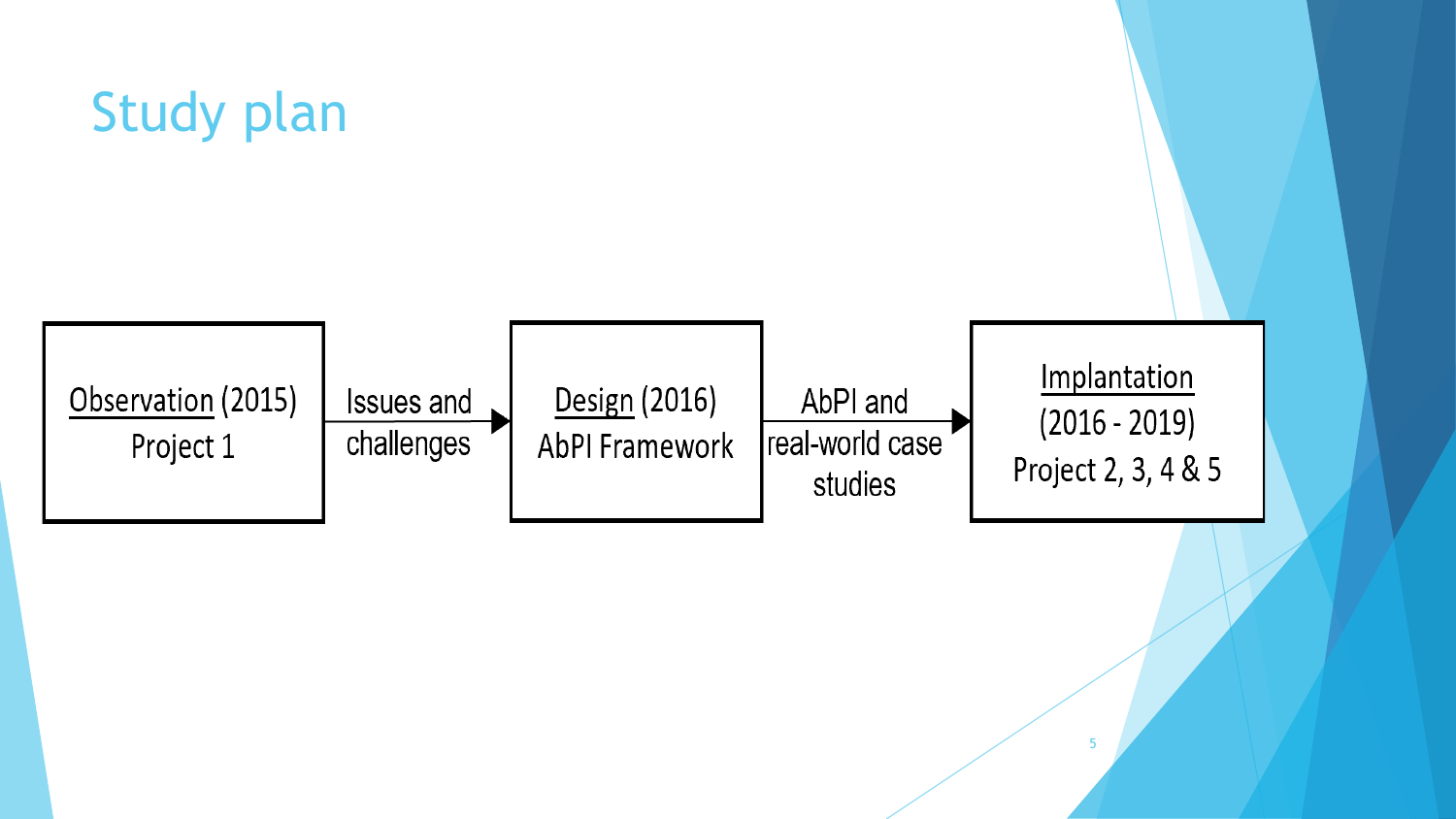# Background: User Requirement Notation (URN)

- URN is the first standardized modeling language that supports requirements engineering activities in a graphical representation way
- It provides two complementary sub-languages that are Goal-oriented Requirement Language (GRL) and Use Case Maps (UCM)
- GRL has the capabilities of capturing and modeling stakeholders and their intentional elements such as goals and tasks in addition to their relationships such as decomposition and contribution.
- ▶ UCM is a causal graphical representation of functional requirements and system behavior that consists of start and end points, responsibilities (activities), directions and conditions to guard the transition from one responsibility to another.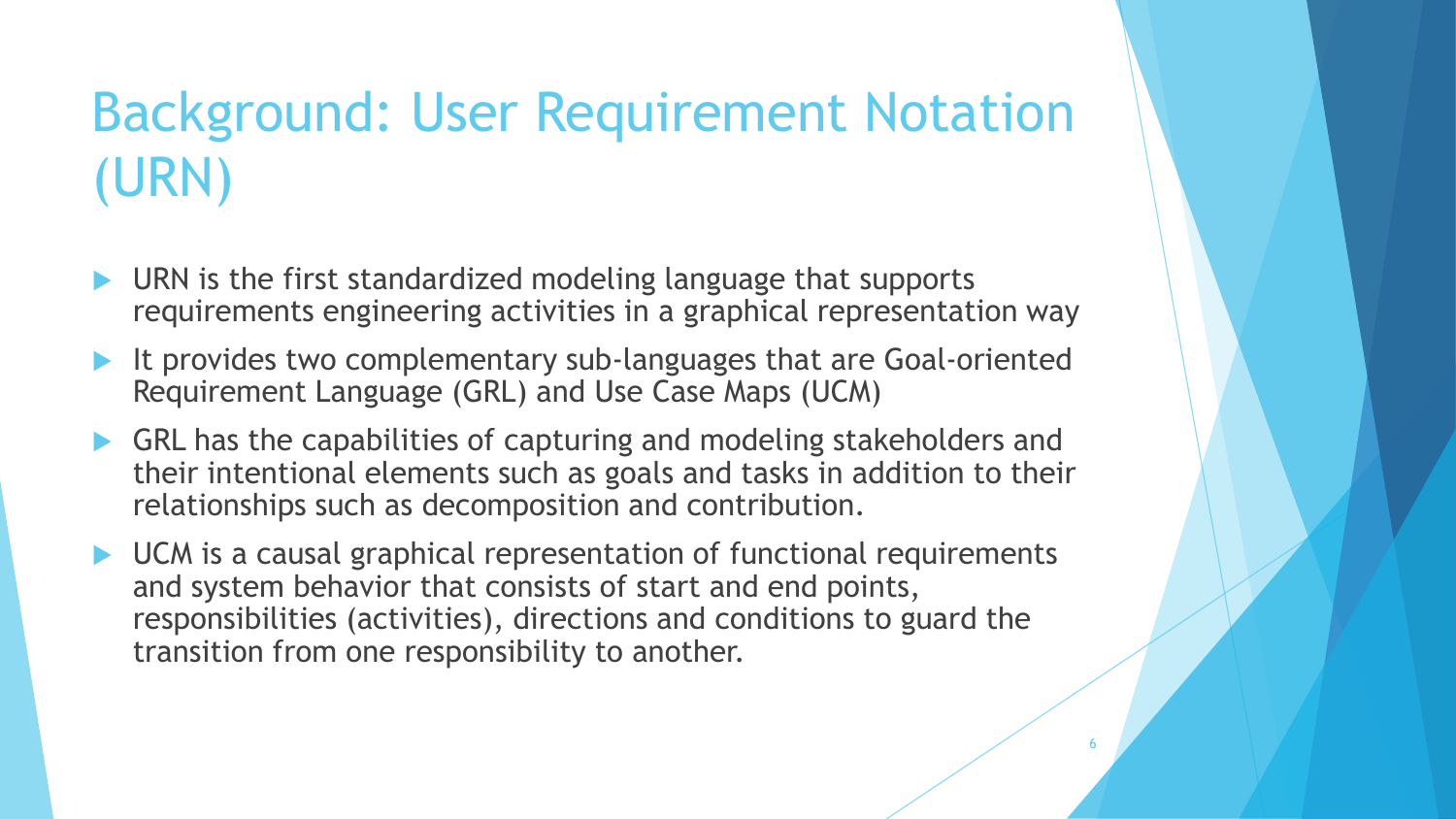# Background: Activity-based Process Integration (AbPI)

- ▶ The AbPI is a RE-based analysis framework that provides technology integration alternatives into current processes.
- It also provides a holistic and comprehensive analysis of the impact those alternatives have on stakeholder needs and practices, long-term values, and healthcare urgent needs.
- The AbPI takes the goal models and the process models of the context under improvement and the new technology to be integrated as inputs.
- **Then, it applies to the main methods: the integration and the** evaluation where the aim is to provide a flexible integration and the best integration alternatives.
- The AbPI profiled URN to model and analyze the integration context.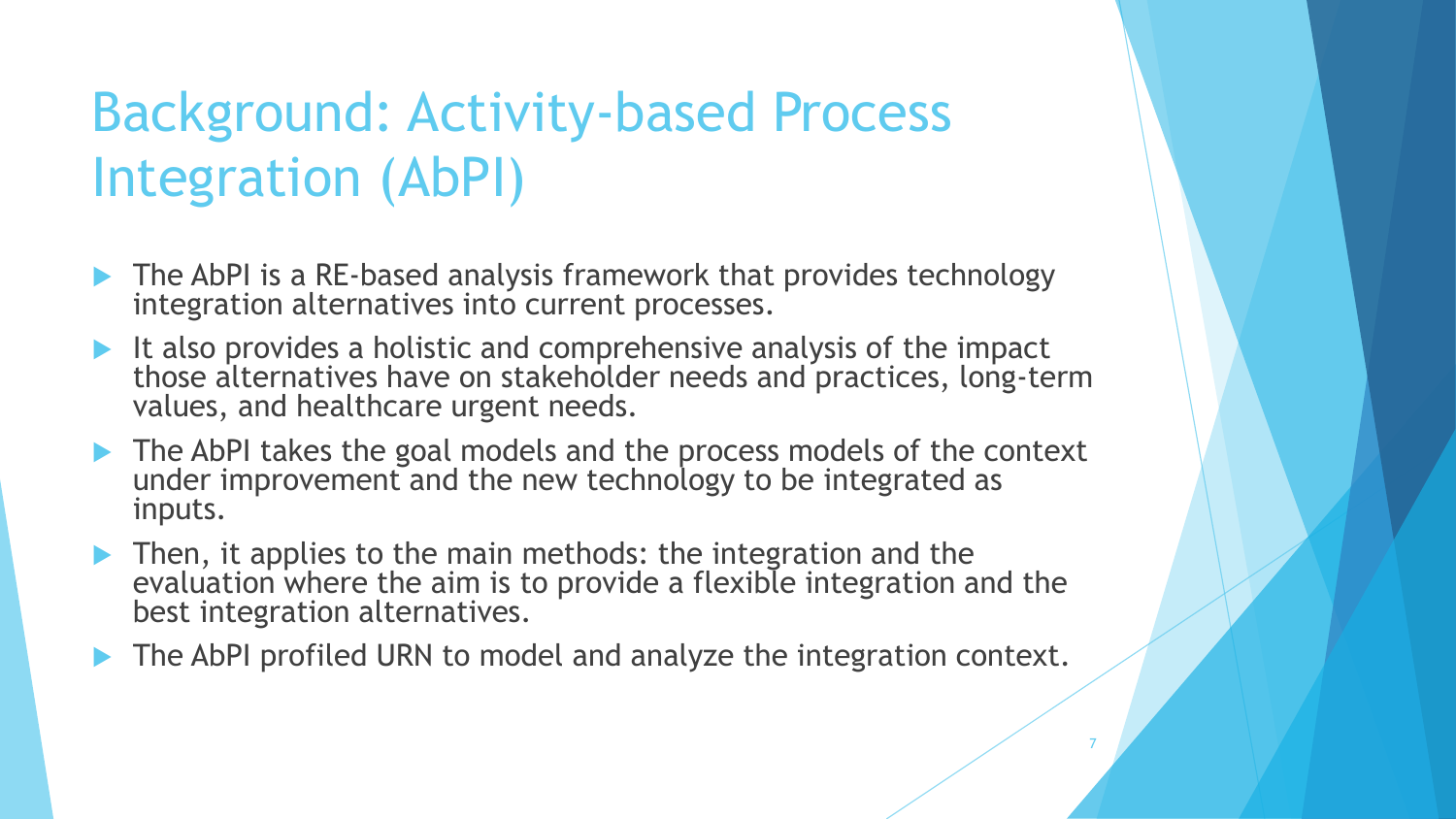## Project 1: Technology selection

- The project was about selecting the most appropriate technology for physicians to communicate through.
- It was led by the IT department.
- The tasks of the projects were to meet physicians, identify the communication issues, gather their requirements and needs, and map them to a set of off-the-shelf technologies.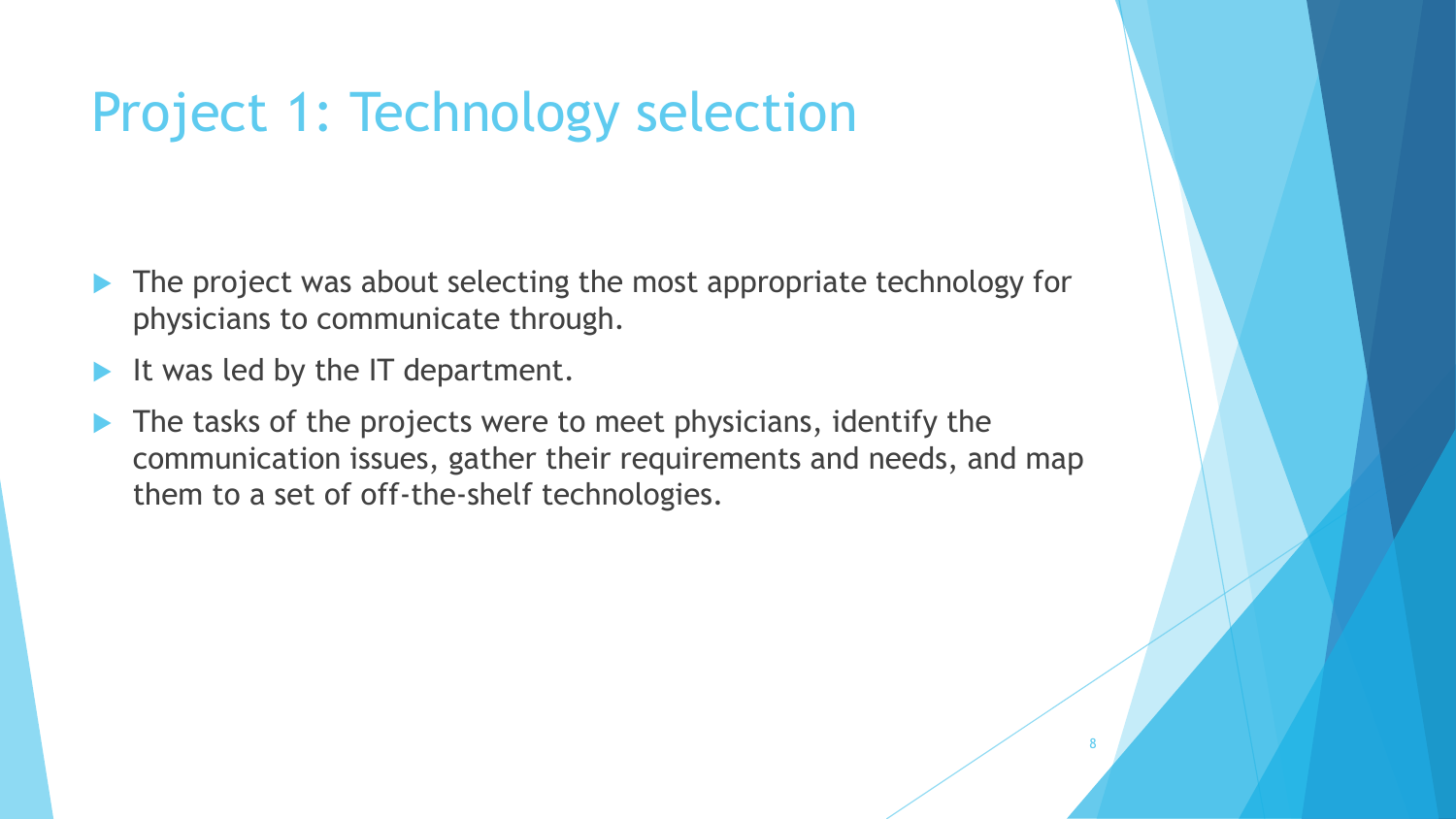## Lessons Learned

#### Requirement analysis:

- ▶ collecting requirements started after preparing the business case
- ▶ The functional requirements were collected from some physicians
- little work was done to gather and analyze requirements
- $\blacktriangleright$  there was a paucity in considering non-functional requirements

#### Premature solutions:

- the main issue was the premature discussions of solutions before identifying current problems and user needs.
- $\blacktriangleright$  the lack of an achievable vision, long-term values, and convincing reasons for new changes
- Flexible integration: in a critical environment, such as healthcare, where lives are saved, it is not feasible to impose changes on physicians and obligate them to use certain technology as it may cause delay or deterioration of the quality of provided services.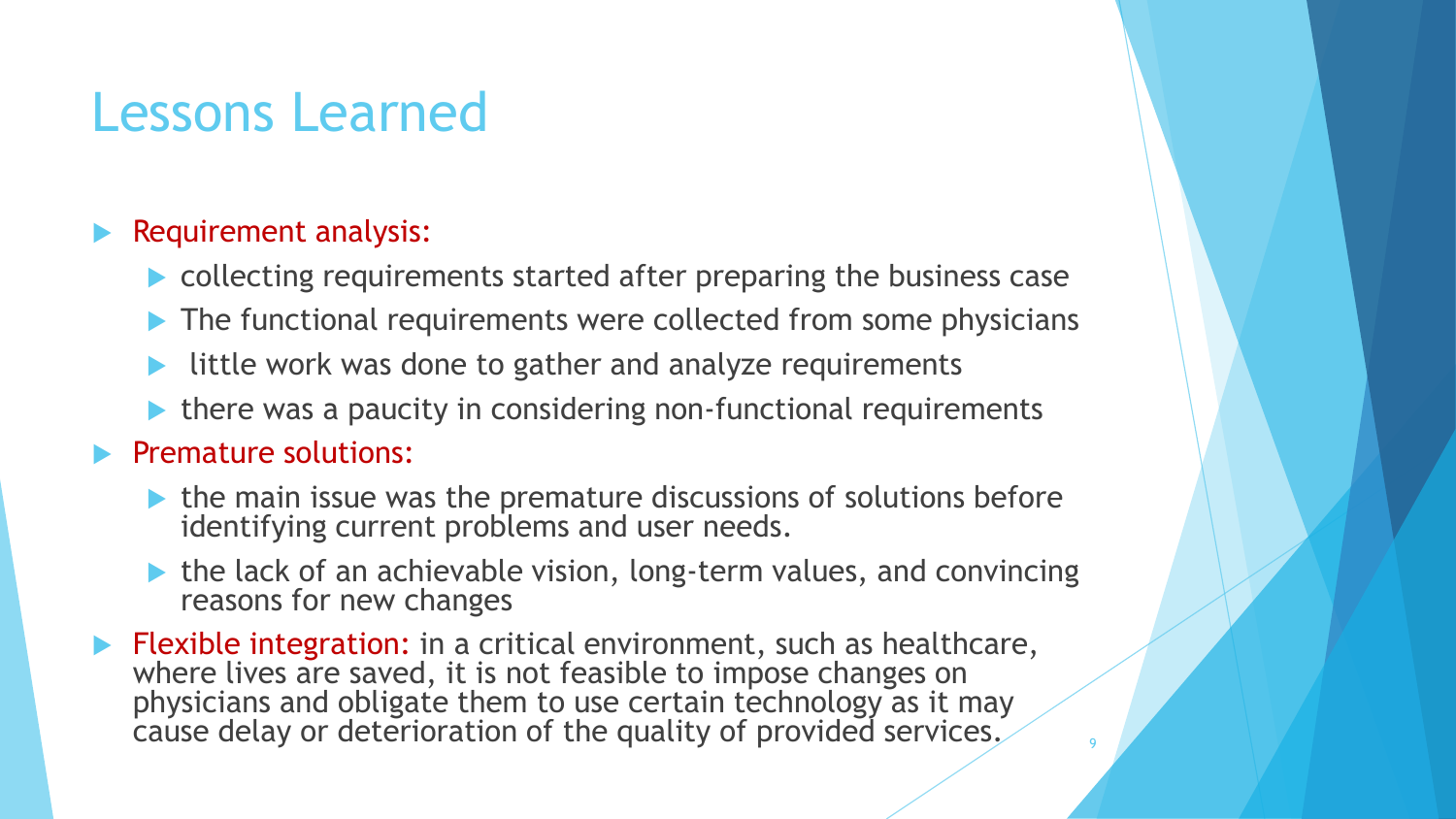## Project 2, 3 & 4: Technology selection

- The AbPI framework was applied in three projects: two in Canadian hospitals and one in a Saudi hospital (2016-2018).
- The three projects were about emerging technologies to automate existing processes: patient information documentation, real-time tracking of lab samples, and real-time waiting estimation systems.
- ▶ Two projects were led by the Security and Privacy Office, and one by the Quality and Patient Safety Department.
- The tasks were to model goals and processes of different stakeholders, design integration alternatives, and recommend the best integration alternative.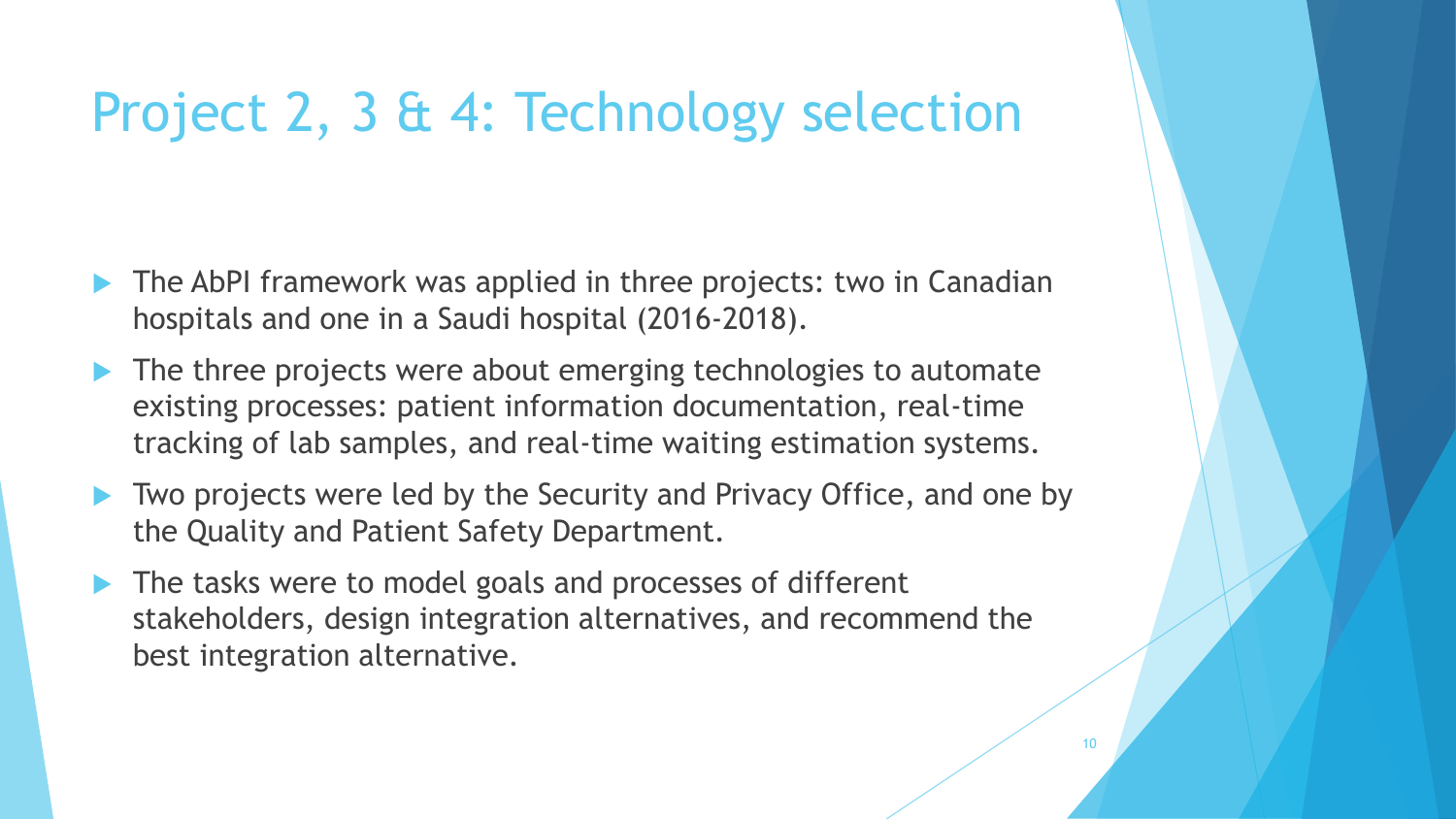### Lessons Learned

- Tool support: it is challenging to use current RE tools in industry.
- Context-specific goals: current goal-modeling methods, such as GRL, cannot represent accurately healthcare-specific goals such as log-term values.
- ▶ Conflicting opinions of stakeholders: GRL does not give the flexibility to model the conflicting opinions of the same stakeholder (actor) in one model, which happens always in healthcare.
- Scalability and effort: URN models may not scale well at modeling, analyzing, and maintaining multiple large processes across the organization or across organizations. Also, a considerable amount of time was spent to collect data and build the models
- Usability: Healthcare providers described GRL to be a powerful analysis method; however, GRL also was considered complicated and difficult to use.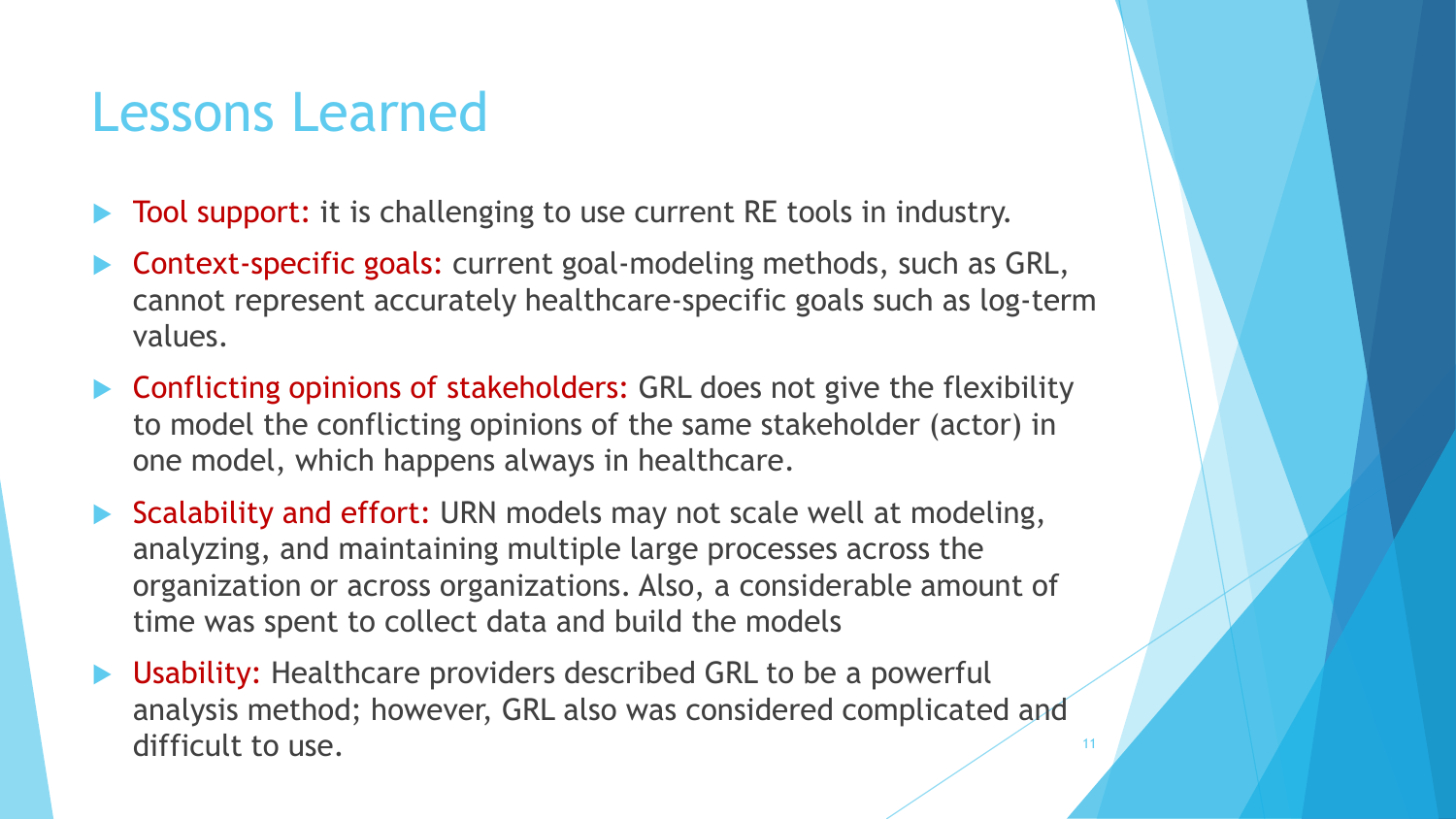# Project 5: Context Modeling and System **Design**

- In a Canadian hospital, a department that was responsible for managing research projects was facing issues of
	- monitoring the projects after the funding was granted,
	- unifying the process for receiving and approving those projects, and
	- dealing with a high workload for staff.
- We applied the AbPI framework partially to solve existing problems.
	- First, we attempted to analyze the problem
	- Then, we prepared the input of the AbPI that are the goal and the process models.
	- Following that, design thinking sessions were conducted, which resulted in the design and features of the system
	- The evaluation method of the AbPI was used to select the best system design alternative that achieves the indented outcomes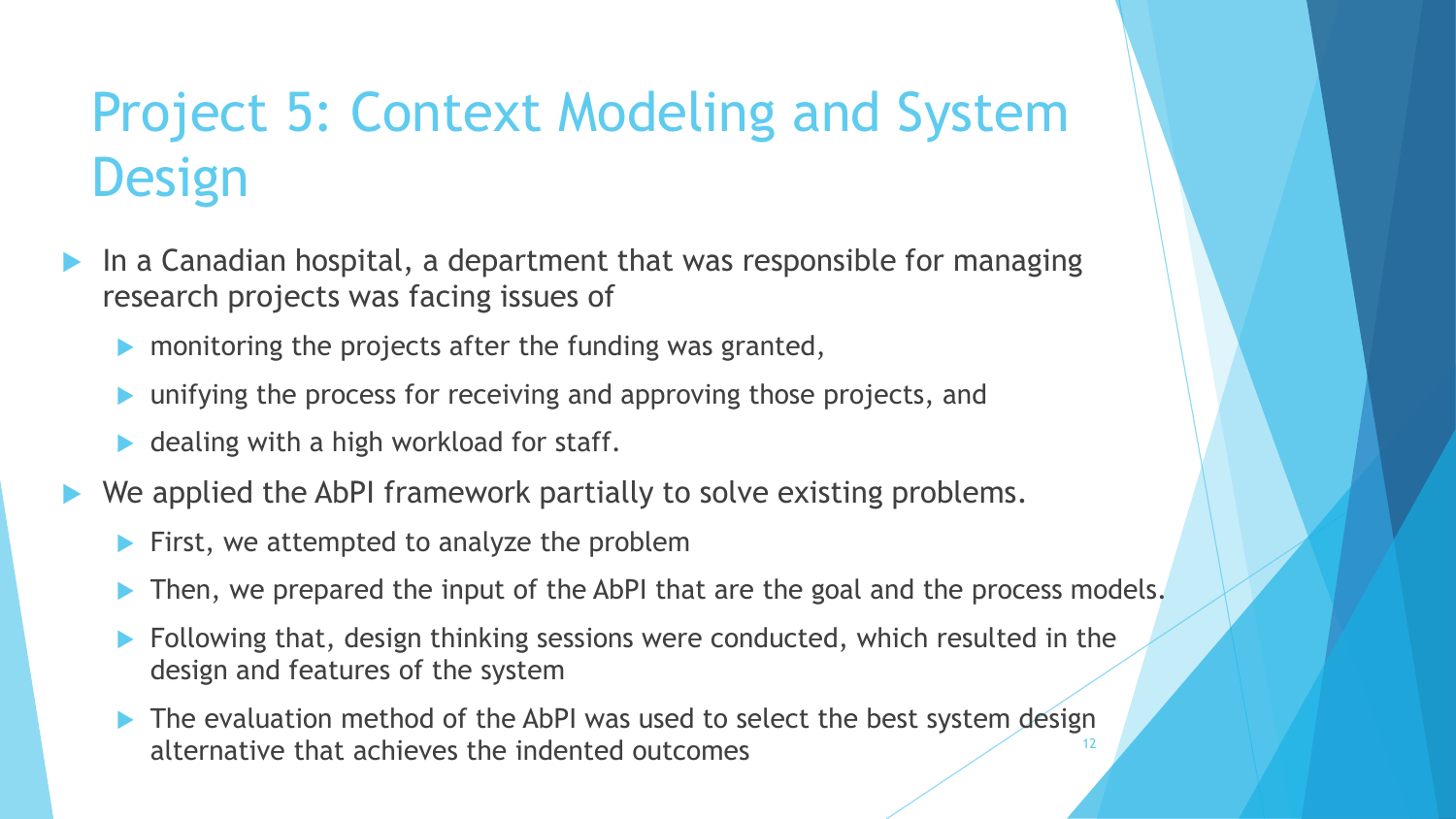## Lessons learned

#### **Number** Visualization:

- The UCM model helped in visualizing the main obstacles in the process that prevented them from achieving their goals.
- It was to the base point to agree and disagree on the processes' definitions and roles. In addition, the UCM model became the first source in which the process was defined completely and formally.

#### Goal model evaluation:

- ▶ The team believes that GRL reflected how far they were from achieving their goals and how likely the new solution may satisfy the goals.
- GRL helped them to focus on points of improvement rather than guessing what to be improved and why.
- Tool support: some comments were left also on jUCMNav; they found it effective and very useful throughout the project